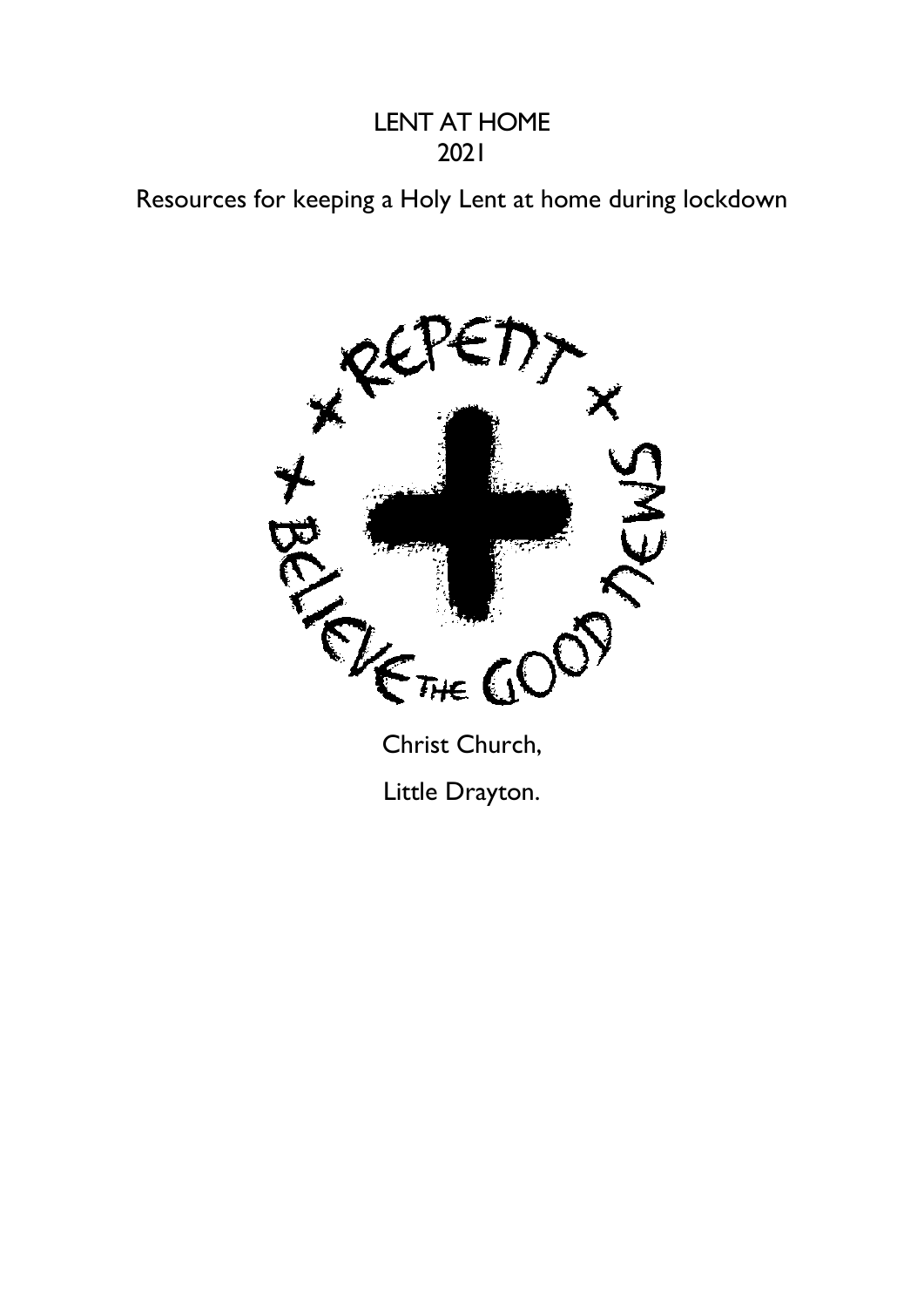My dear friends,

Here is another booklet so that you can keep the season of Lent at home. It feels difficult entering the season of Lent at a time of such deprivation. I am finding that the stories of the Israelites in the Bible as they spent time in exile very helpful in interpreting these times we are living in:

> *How shall we sing the LORD'S song in a strange land?* – Psalm 137:4

Over the centuries the practice of the Jewish faith went from one focused on worship in the Temple to one focused on worship in the home. The Jewish people learnt to worship God where they were and to bring the presence of God into their homes. This takes place today with the holiest of festivals, Passover, not taking place at the Synagogue but in the home. Maybe we can learn something from this and remember that our faith stays firm even though things are changing all around us. We will keep going.

This Lent, perhaps, rather than giving things up (since we already have had to give many things up), we should take something up – make a fresh commitment to God, pick up some new healthy and holy habits. I hope that this booklet will help you to do that. It has a colouring sheet, some poetry, a service to say at home, all the bible readings set for the coming weeks, and a recipe for us to enjoy as we journey through Lent separately from each other.

My hope (at the time of writing) is that we will be back in our church buildings for worship in Holy Week.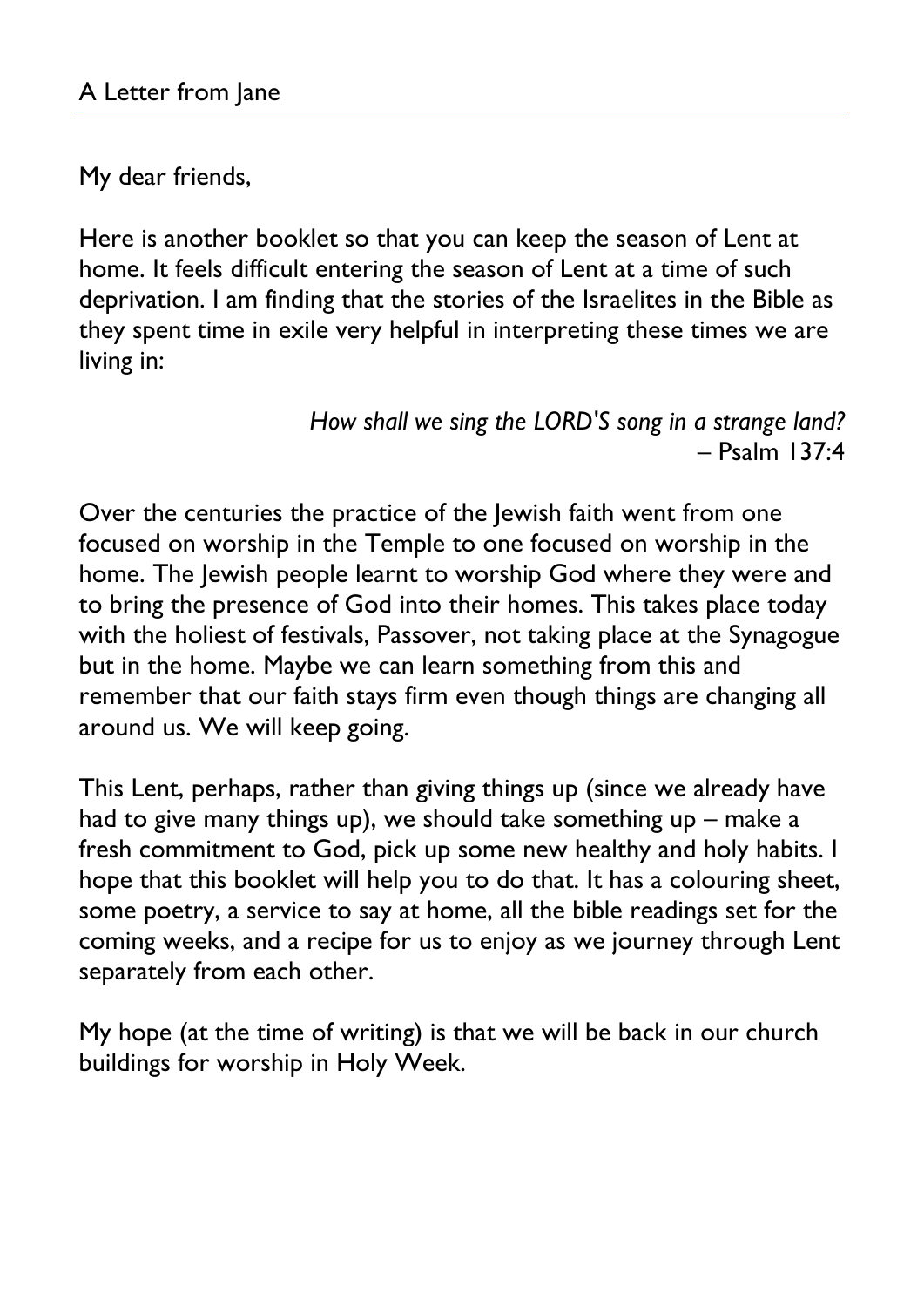May you have a blessed and Holy Lent and may God bring us together again for worship this Easter.

Love in Christ,

Your Priests,

Jane and Lucinda.

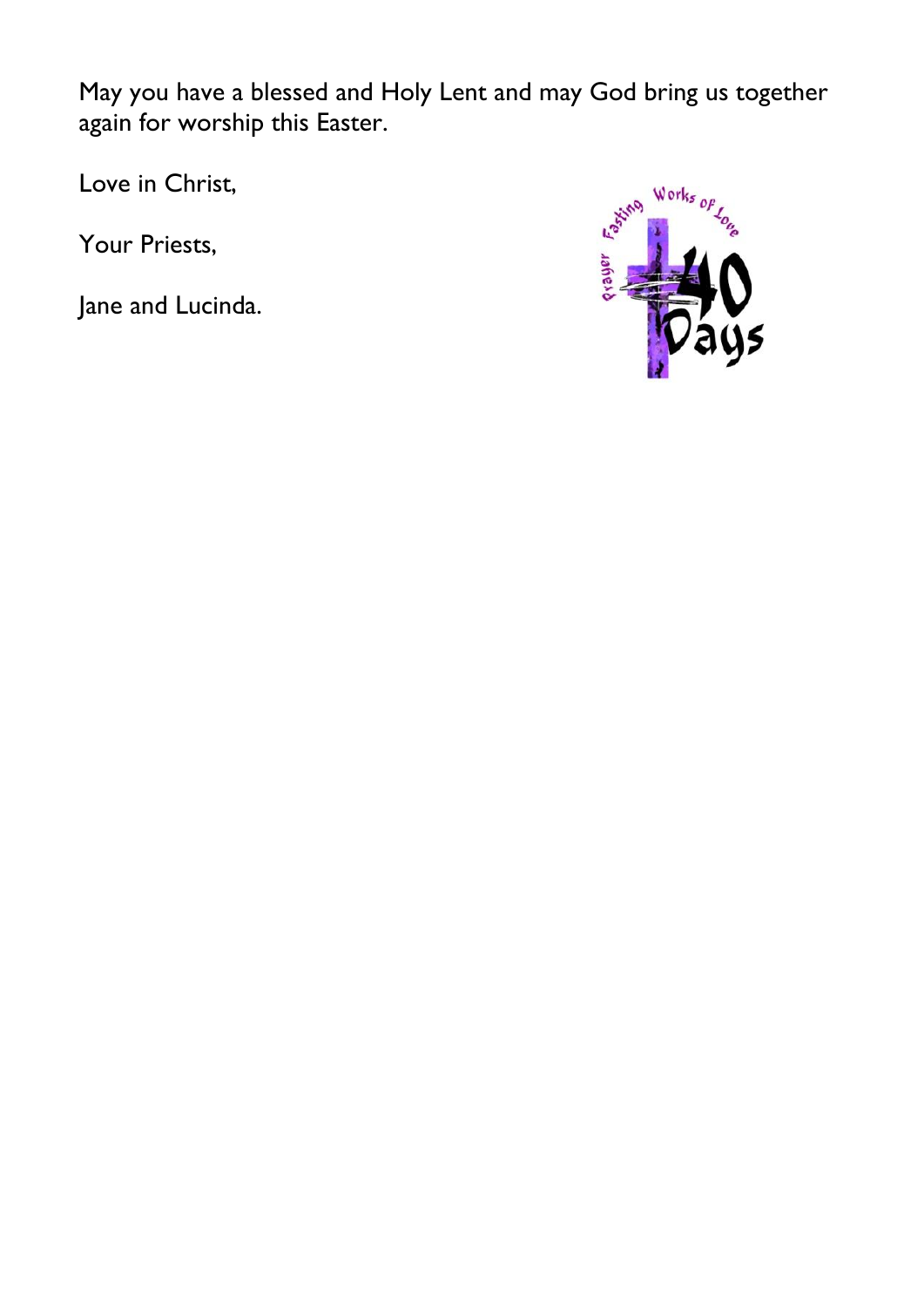We come from scattered lives to meet with God. Let us recognise God's presence with us now.

*Keep a short silence, still your heart.*

As God"s people we have gathered; Let us worship God now together, Across the miles yet joined



Let us pray. Come, Holy Spirit, fill the hearts of your faithful people, and kindle in us the fire of your love; through Jesus Christ our Lord, Amen.

In the light of Jesus, let us examine ourselves and confess our sins.

*Keep a short silence, leave your sins at the cross*

*Confession:*

Father, we have sinned against heaven and against you. We are not worthy to be called your children. We turn to you again, have mercy on us, bring us back to yourself as those who once were dead but now have life through Christ our Lord. Amen.

#### *Absolution:*

May the Father forgive us by the death of the Son, and strengthen us to live in the power of The Spirit all our days. Amen.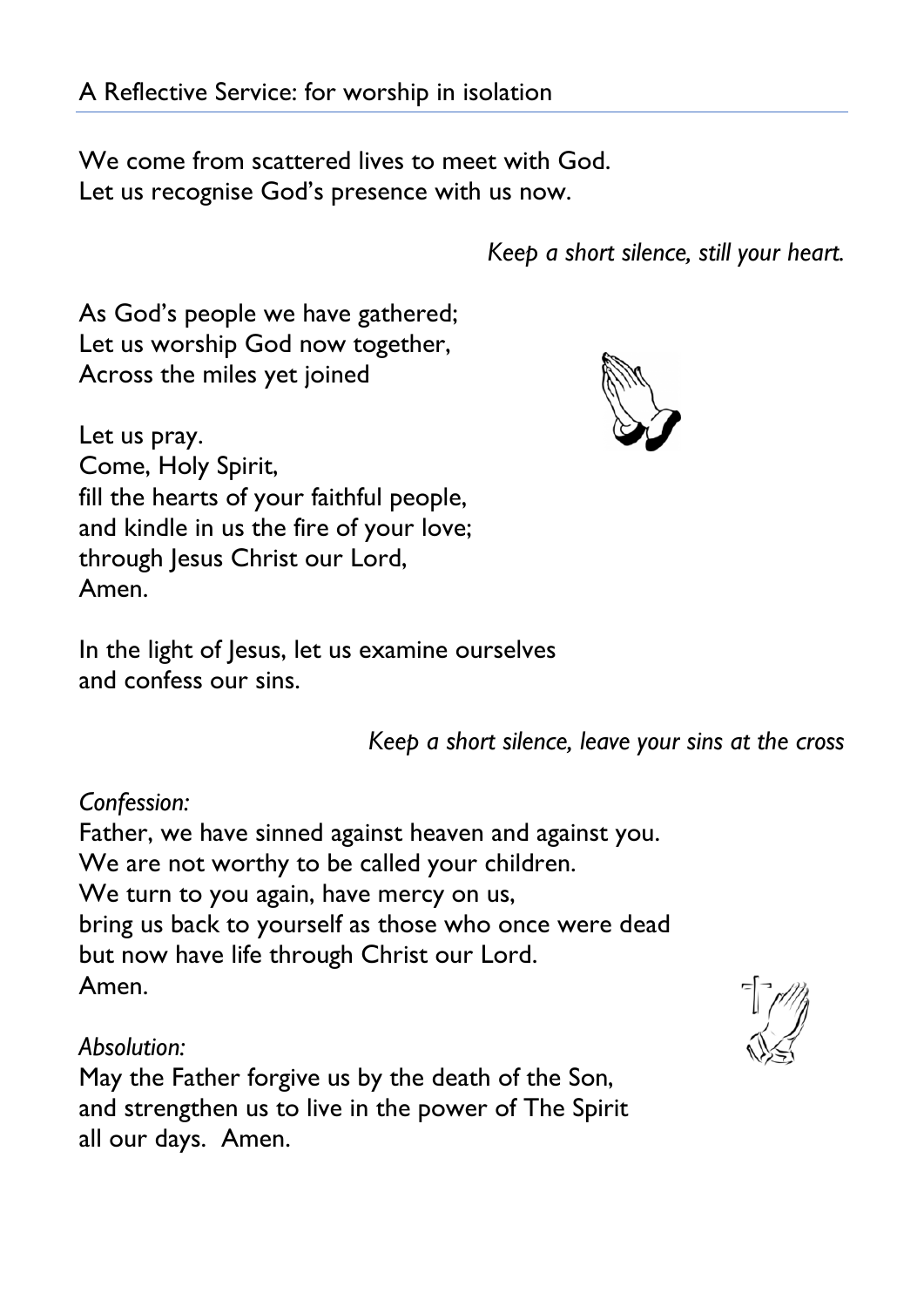

*Read the bible reading for today (look it up in this booklet)*

We affirm our faith in Jesus Christ the Son of God:

Though he was divine, he did not cling to equality with God, but made himself nothing. Taking the form of a slave, he was born in human likeness. He humbled himself and was obedient to death, even the death of the cross. Therefore, God has raised him on high, and given him the name above every name: that at the name of lesus every knee should bow, and every voice proclaim that Jesus Christ is Lord, to the glory of God the Father. Amen.

*cf Philippians 2.6-11*

We intercede for others in the quiet of our hearts. Lord, meet us in the silence And hear our prayer.

*Silence for prayer is kept:*

*Pray for yourself in your isolation, that God would sit with you Pray for others in their loneliness Pray for our country Pray for the world* Our Father, who art in heaven, hallowed be thy name; thy kingdom come; thy will be done; on earth as it is in heaven. Give us this day our daily bread. And forgive us our trespasses, as we forgive those who trespass against us. And lead us not into temptation; but deliver us from evil.

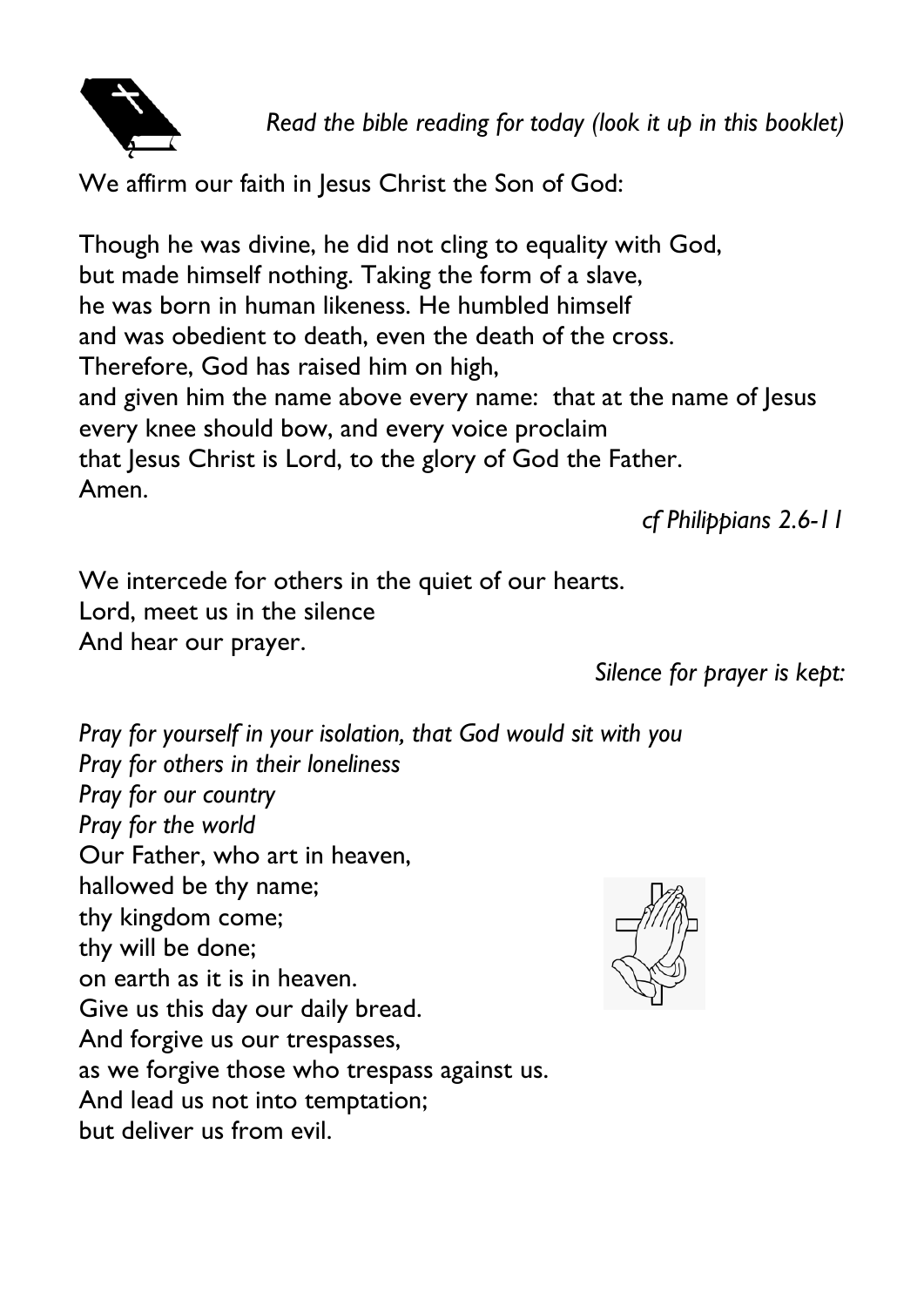For thine is the kingdom, the power and the glory, for ever and ever. Amen.

*Silence is kept*

Faithful God, may we who share in this time of worship Glory in the cross of our Lord Jesus Christ, Our salvation and hope, who reigns as Lord now and forever.

Fill us, Good Lord with your Spirit of love; And as you have fed us with your presence, so, make us one in heart and mind, In Jesus Christ our Lord. Amen.

Let us bless the Lord Thanks be to God.

"For God has said, "I will not leave you or forsake you" so we can confidently say, 'The Lord is my helper; I will not fear'." (Hebrews 13:5-6)

"It is the Lord who goes before you. He will be with you; he will not leave you or forsake you. Do not be dismayed." (Deuteronomy 31:8)

Please God, we ask that we can meet together in church again, soon. Amen



Bible readings and Collects for Sundays & Holy Days this Lent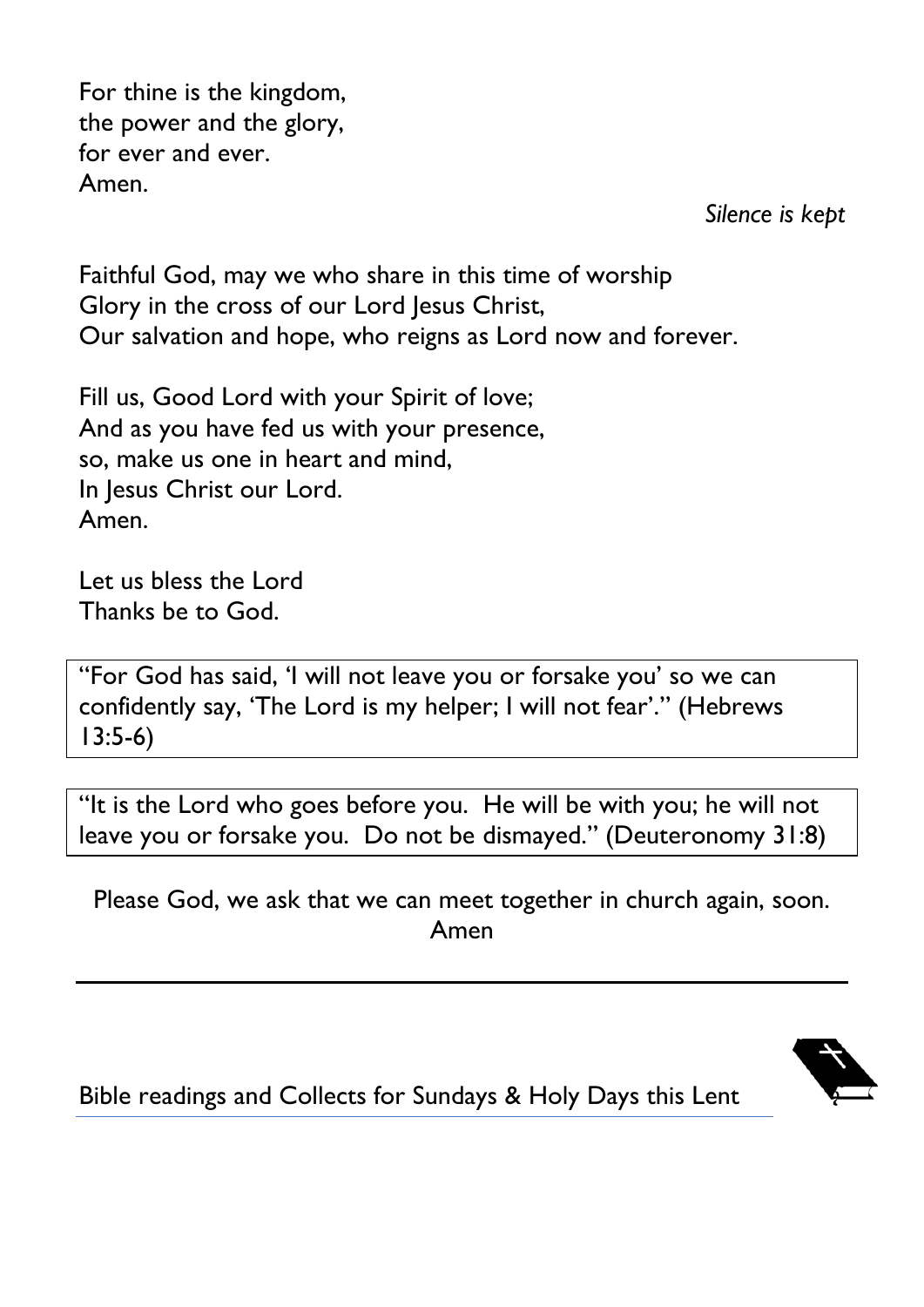# **Ash Wednesday 17th February**

Joel 2.1–2,12–17 2 Corinthians 5.20b – 6.10 John 8.1–11

Almighty and everlasting God, you hate nothing that you have made and forgive the sins of all those who are penitent: create and make in us new and contrite hearts that we, worthily lamenting our sins and acknowledging our wretchedness, may receive from you, the God of all mercy, perfect remission and forgiveness; through Jesus Christ your Son our Lord, who is alive and reigns with you, in the unity of the Holy Spirit, one God, now and for ever. Amen.

#### **First Sunday of Lent 21st February**

Genesis 9.8–17 1 Peter 3.18–22 Mark 1.9–15

Almighty God, whose Son Jesus Christ fasted forty days in the wilderness, and was tempted as we are, yet without sin: give us grace to discipline ourselves in obedience to your Spirit; and, as you know our weakness, so may we know your power to save; through Jesus Christ your Son our Lord, who is alive and reigns with you, in the unity of the Holy Spirit, one God, now and for ever. Amen.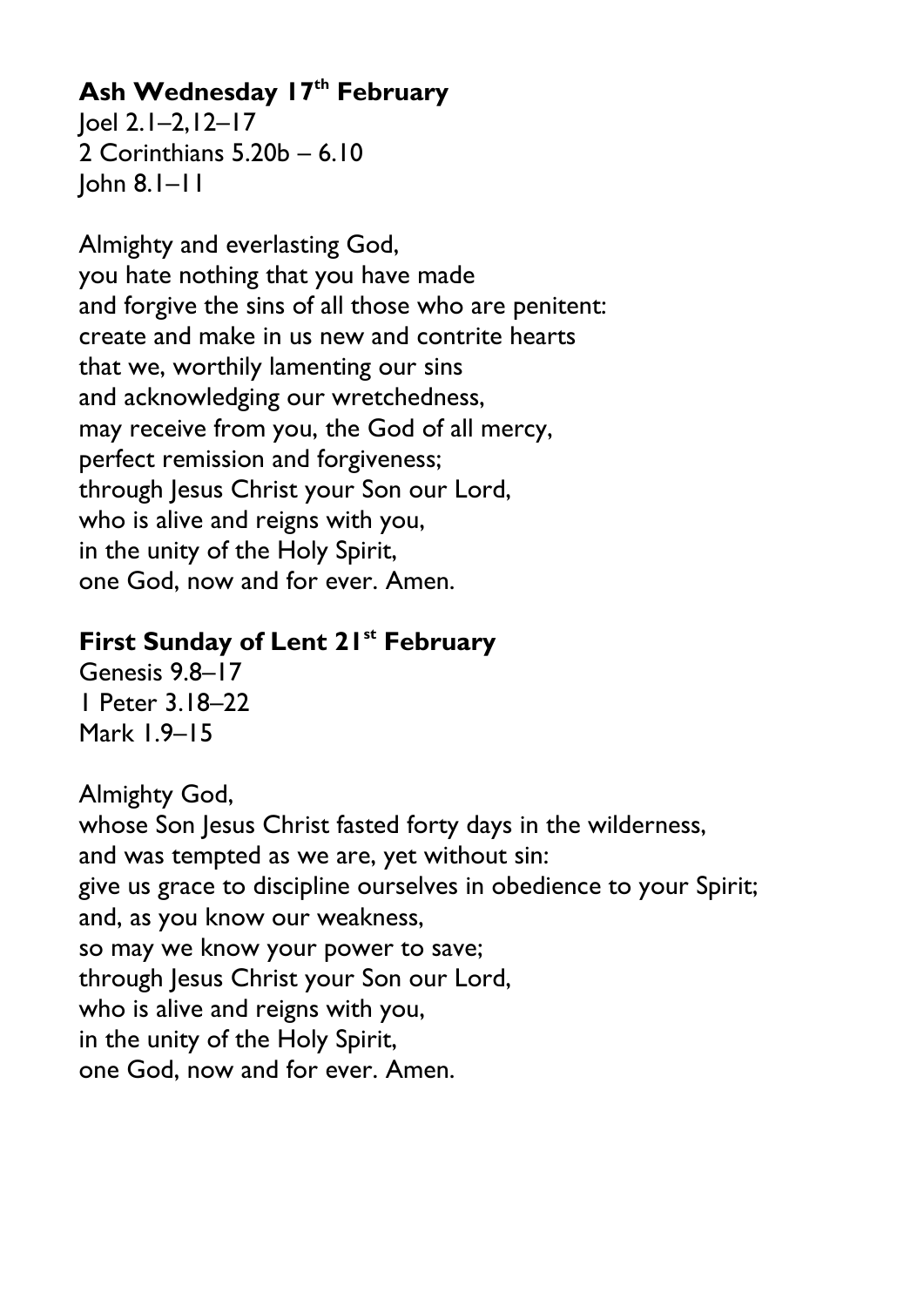# **Second Sunday of Lent 28th February**

Genesis 17.1–7,15,16 Romans 4.13–25 Mark 8.31–38

Almighty God, you show to those who are in error the light of your truth, that they may return to the way of righteousness: grant to all those who are admitted into the fellowship of Christ's religion, that they may reject those things that are contrary to their profession, and follow all such things as are agreeable to the same; through our Lord Jesus Christ, who is alive and reigns with you, in the unity of the Holy Spirit, one God, now and for ever. Amen.

## **Third Sunday of Lent 7th March**

Exodus 20.1–17 Psalm 19\* 1 Corinthians 1.18–25 John 2.13–22

Almighty God,

whose most dear Son went not up to joy but first he suffered pain, and entered not into glory before he was crucified: mercifully grant that we, walking in the way of the cross, may find it none other than the way of life and peace; through Jesus Christ your Son our Lord, who is alive and reigns with you, in the unity of the Holy Spirit, one God, now and for ever. Amen.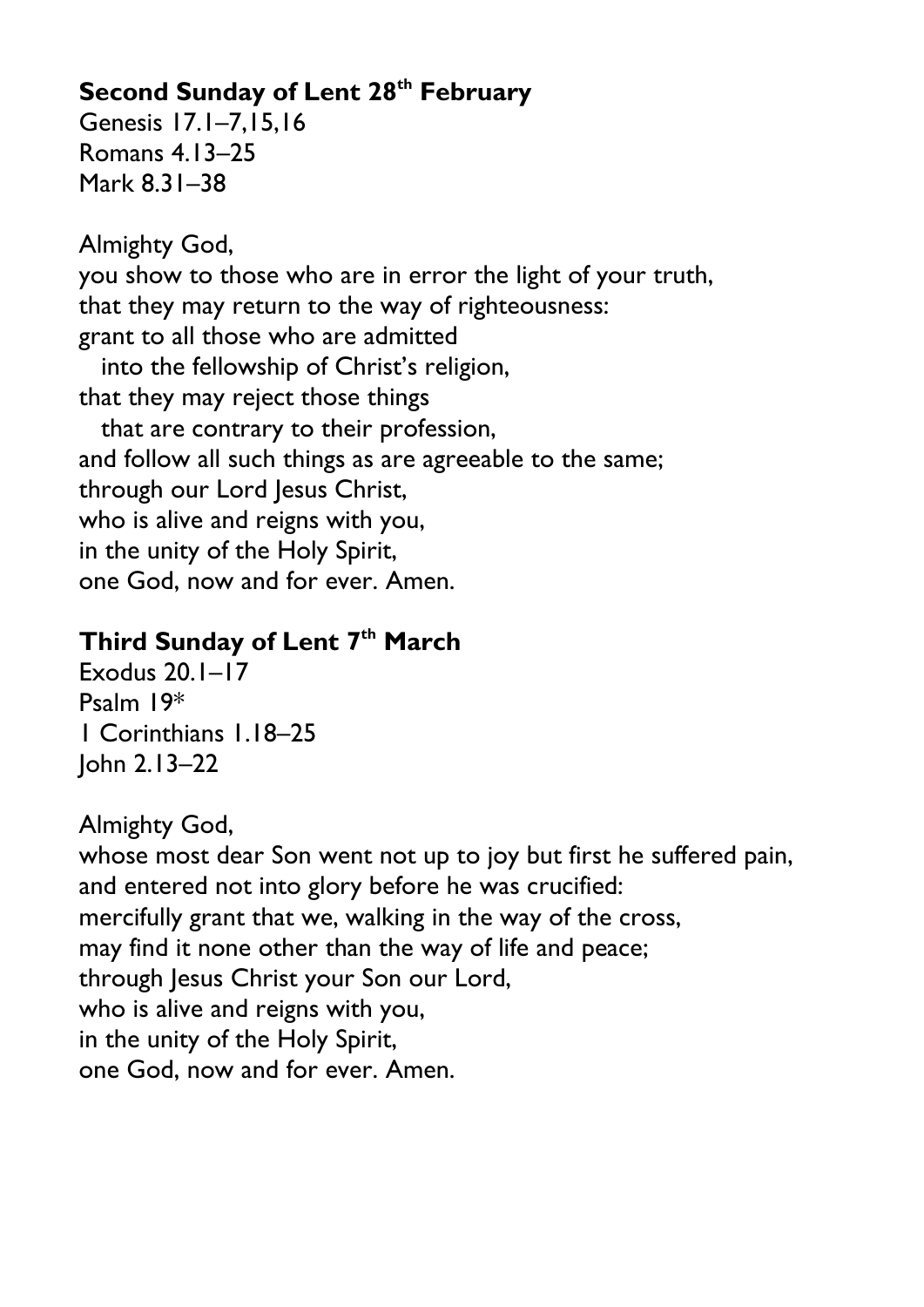# **Fourth Sunday of Lent 14th March – Mothering Sunday**

Exodus 2.1–10 Colossians 3.12–17 John 19.25–27

God of compassion, whose Son Jesus Christ, the child of Mary, shared the life of a home in Nazareth, and on the cross drew the whole human family to himself: strengthen us in our daily living that in joy and in sorrow we may know the power of your presence to bind together and to heal; through Jesus Christ your Son our Lord, who is alive and reigns with you, in the unity of the Holy Spirit, one God, now and for ever. Amen.

#### **Fifth Sunday of Lent 21st March – Passion Sunday** Jeremiah 31.31–34

Hebrews 5.5–10 John 12.20–33

Most merciful God, who by the death and resurrection of your Son Jesus Christ delivered and saved the world: grant that by faith in him who suffered on the cross we may triumph in the power of his victory; through Jesus Christ your Son our Lord, who is alive and reigns with you, in the unity of the Holy Spirit, one God, now and for ever. Amen.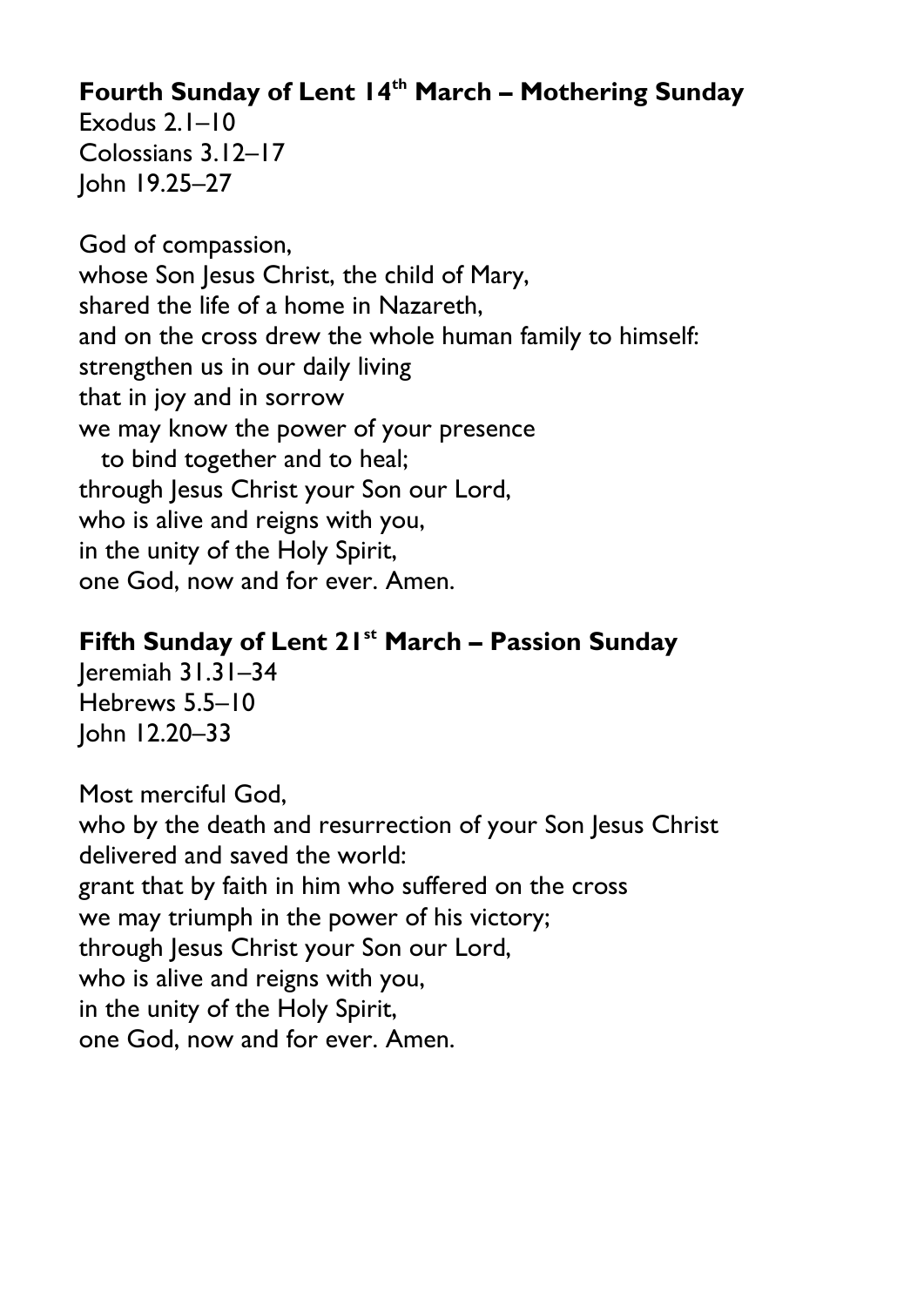# **Palm Sunday 28th March**

Liturgy of the Palms: Mark 11.1–11 Liturgy of the Passion: Isaiah 50.4–9a Philippians 2.5–11 Mark  $14.1$  – end of  $15$ 



Almighty and everlasting God, who in your tender love towards the human race sent your Son our Saviour Jesus Christ to take upon him our flesh and to suffer death upon the cross: grant that we may follow the example of his patience and humility, and also be made partakers of his resurrection; through Jesus Christ your Son our Lord, who is alive and reigns with you, in the unity of the Holy Spirit, one God, now and for ever. Amen.

# **Holy Monday 29th March**

Isaiah 42.1–9 Hebrews 9.11–15 John 12.1–11

## **Holy Tuesday 30th March**

Isaiah 49.1–7 1 Corinthians 1.18–31 John 12.20–36

## **Holy Wednesday 31st March**

Isaiah 50.4–9a Hebrews 12.1–3 John 13.21–32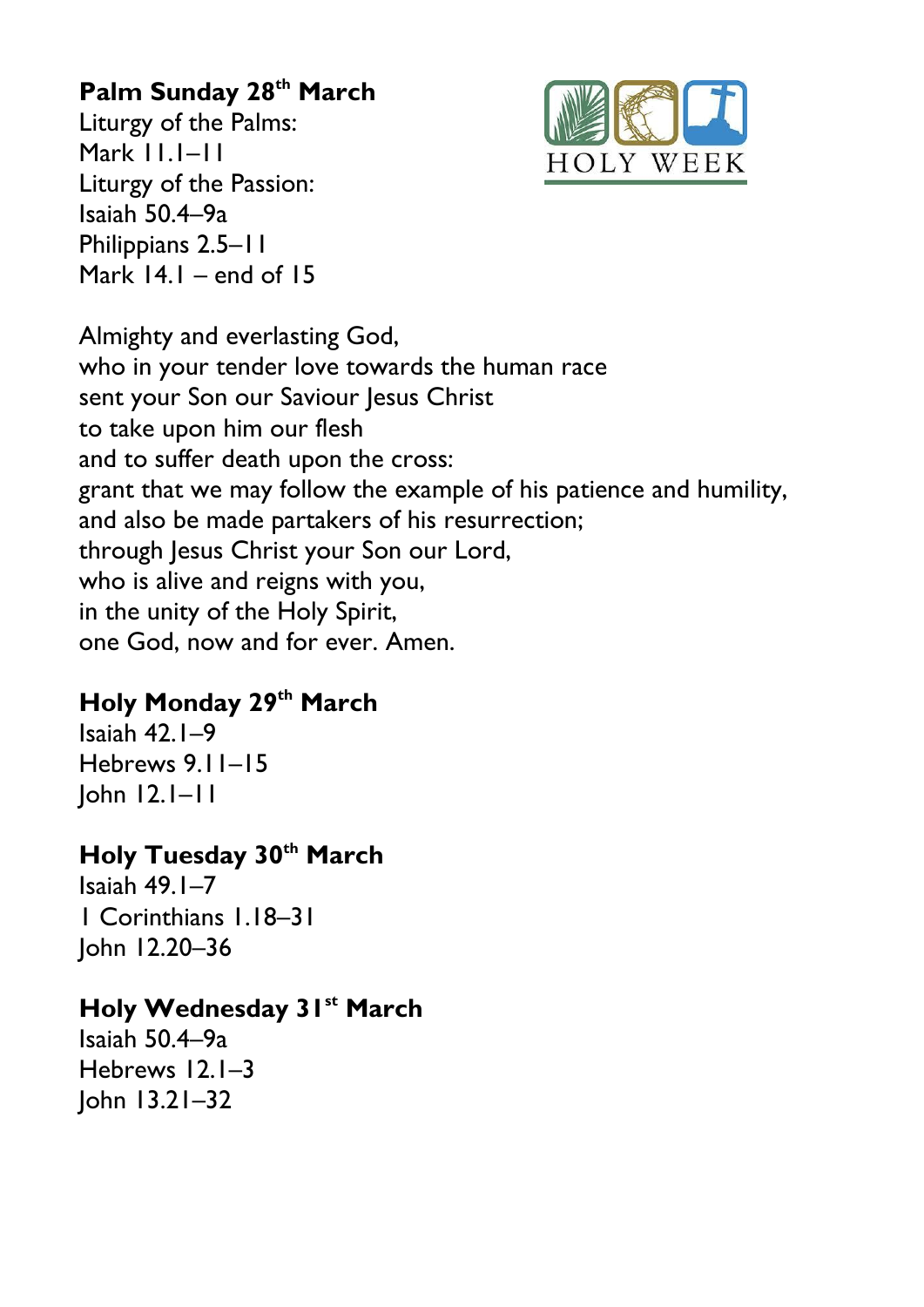## **Maundy Thursday 1st April**

Exodus 12.1–4[5–10] 11–14 1 Corinthians 11.23–26 John 13.1–17,31b–35

God our Father, you have invited us to share in the supper which your Son gave to his Church to proclaim his death until he comes: may he nourish us by his presence, and unite us in his love; who is alive and reigns with you, in the unity of the Holy Spirit, one God, now and for ever. Amen.

## **Good Friday 2nd April**

Isaiah 52.13 – 53.12 Psalm 22 Hebrews 10.16–25 John 18.1 – 19.42

Almighty Father, look with mercy on this your family for which our Lord Jesus Christ was content to be betrayed and given up into the hands of sinners and to suffer death upon the cross; who is alive and glorified with you and the Holy Spirit, one God, now and for ever. Amen.

#### **Easter Day 4th April**

Isaiah 25.6–9 1 Corinthians 15.1–11 John 20.1–18

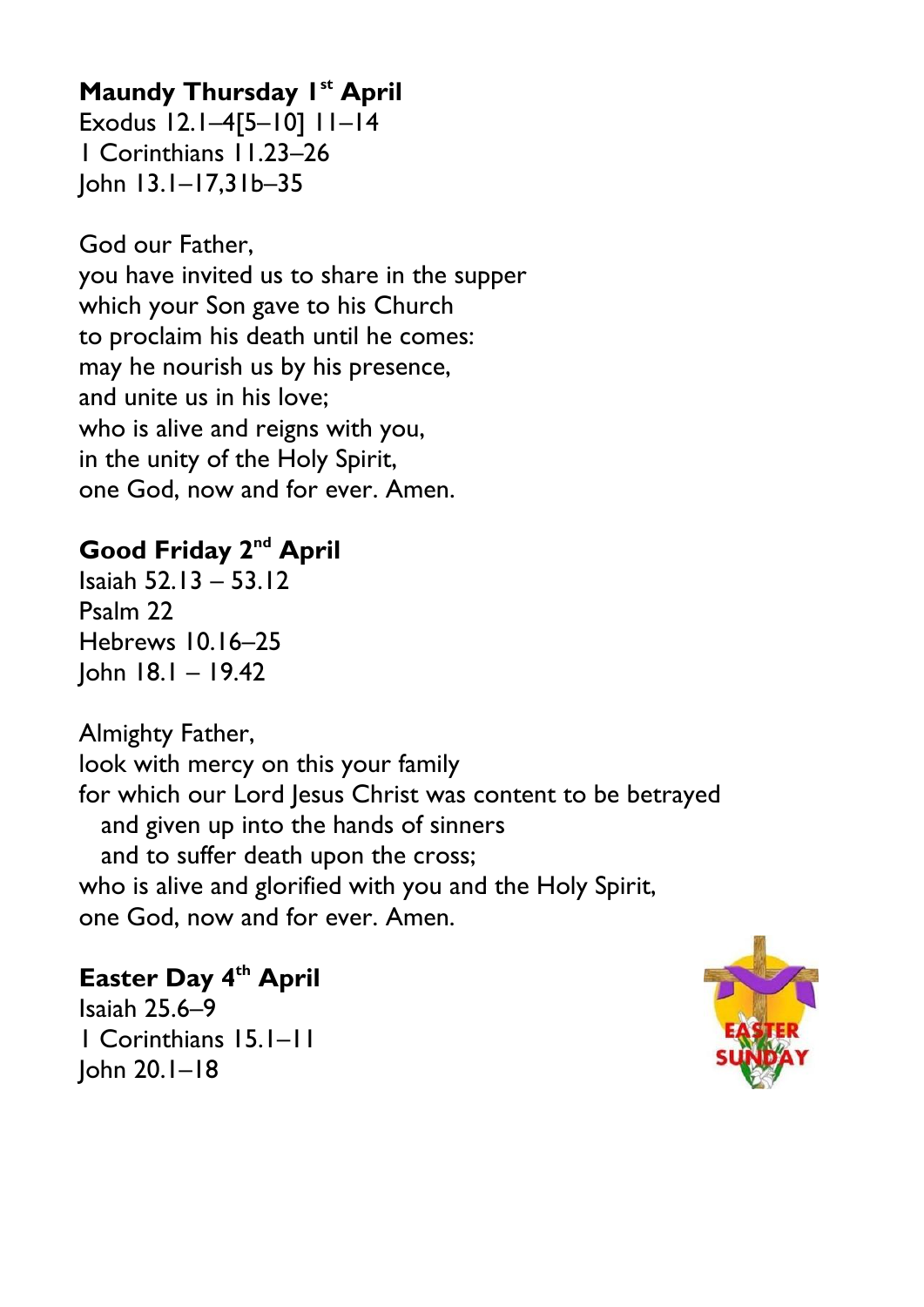Lord of all life and power, who through the mighty resurrection of your Son overcame the old order of sin and death to make all things new in him: grant that we, being dead to sin and alive to you in Jesus Christ, may reign with him in glory; to whom with you and the Holy Spirit be praise and honour, glory and might, now and in all eternity. Amen.

#### **Colouring sheet on next page**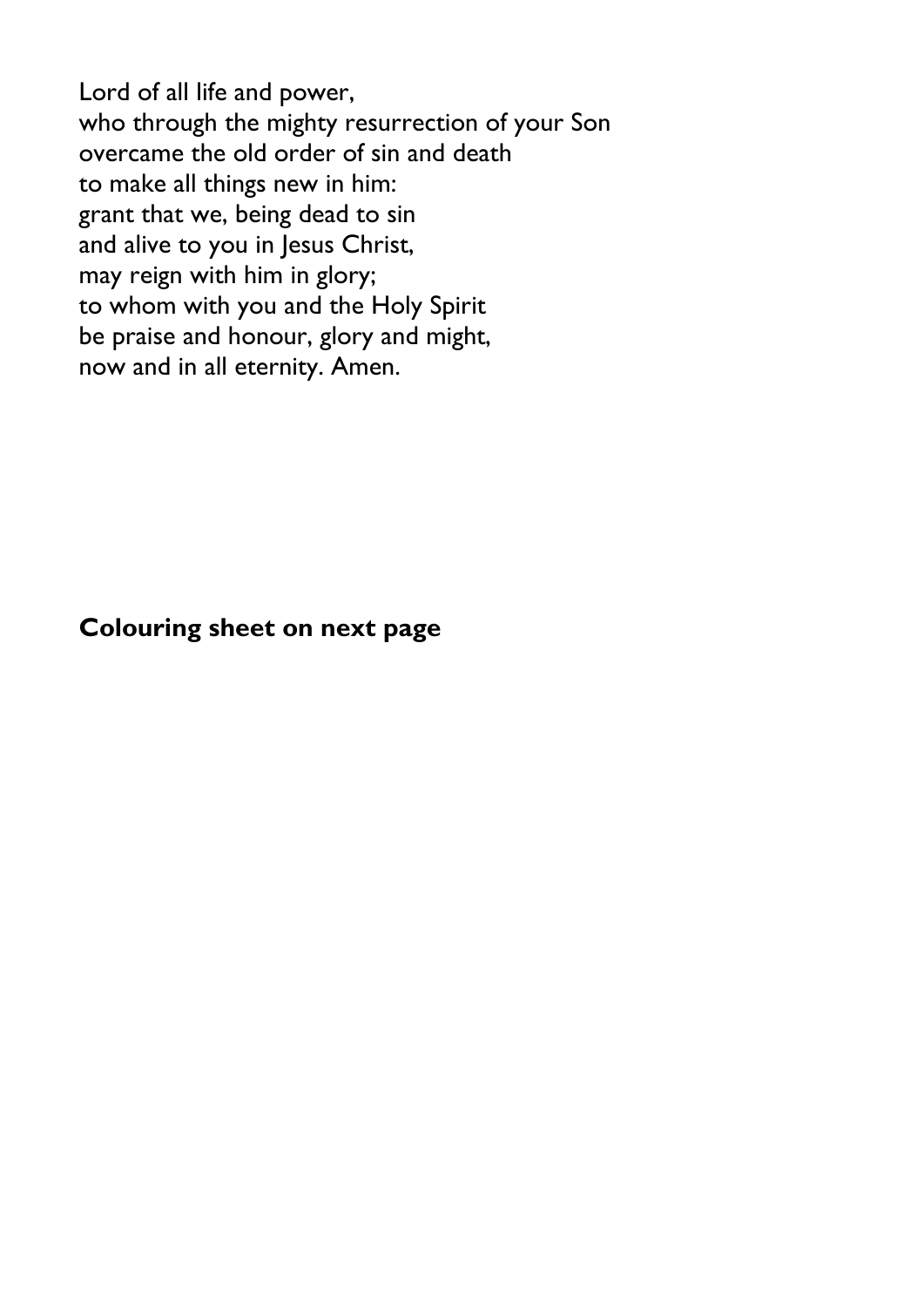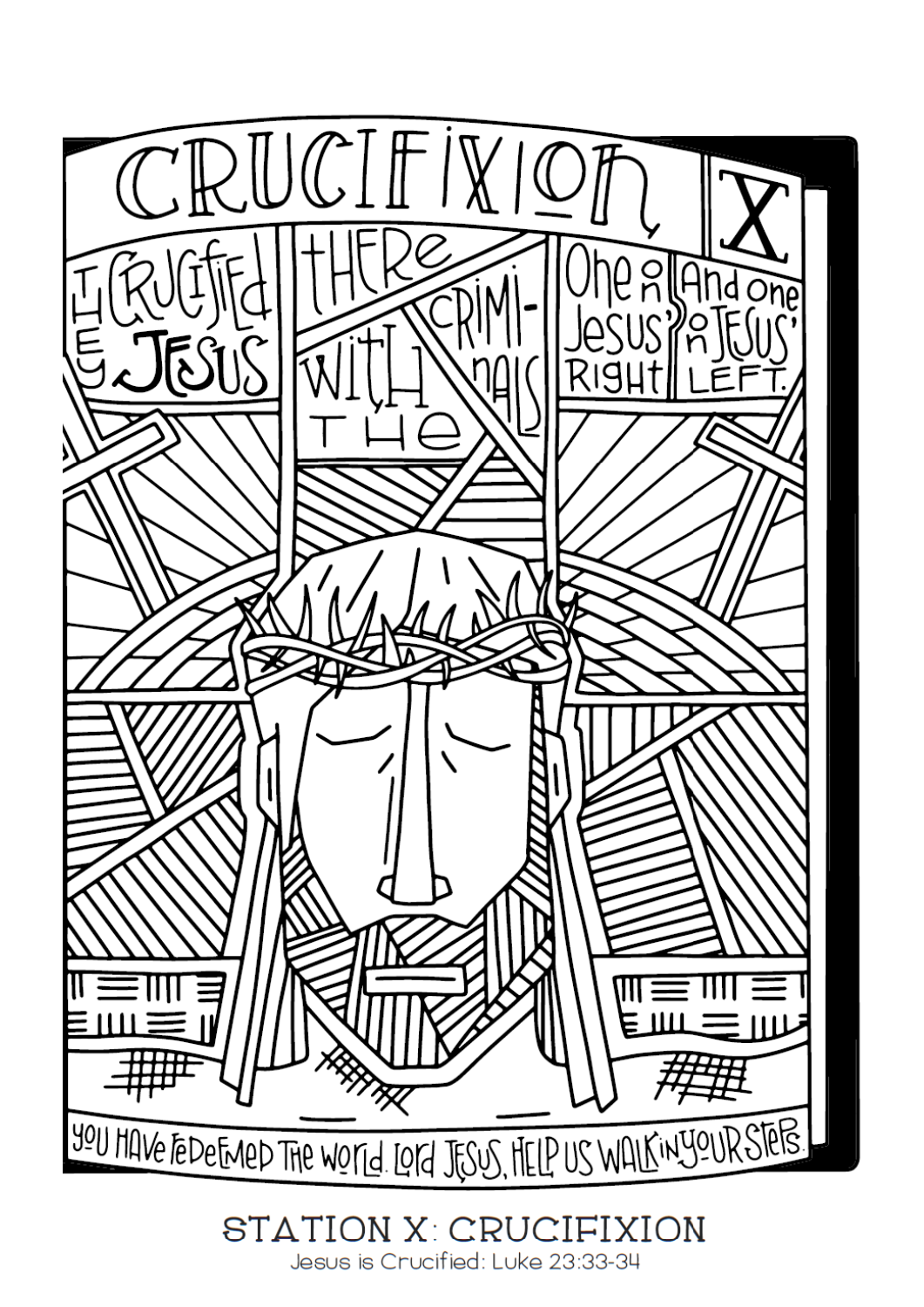#### **The Dream of the Rood – anon. Anglo Saxon poem**

Hear while I tell about the best of dreams Which came to me the middle of one night While humankind were sleeping in their beds.

It was as though I saw a wondrous tree Towering in the sky suffused with light, Brightest of beams; and all that beacon was Covered with gold. The corners of the earth Gleamed with fair jewels, just as there were five Upon the cross-beam.

…So I lay watching there the Saviour's tree, Grieving in spirit for a long, long while, Until I heard it utter sounds, the best Of woods began to speak these words to me:

"It was long past - I still remember it - That I was cut down at the copse's end, Moved from my root. Strong enemies there took me, Told me to hold aloft their criminals, Made me a spectacle. Men carried me Upon their shoulders, set me on a hill, A host of enemies there fastened me.

And then I saw the Lord of all mankind Hasten with eager zeal that He might mount Upon me. I durst not against God's word Bend down or break, when I saw tremble all The surface of the earth. Although I might Have struck down all the foes, yet stood I fast.

Then the young hero (who was God almighty) Got ready, resolute and strong in heart.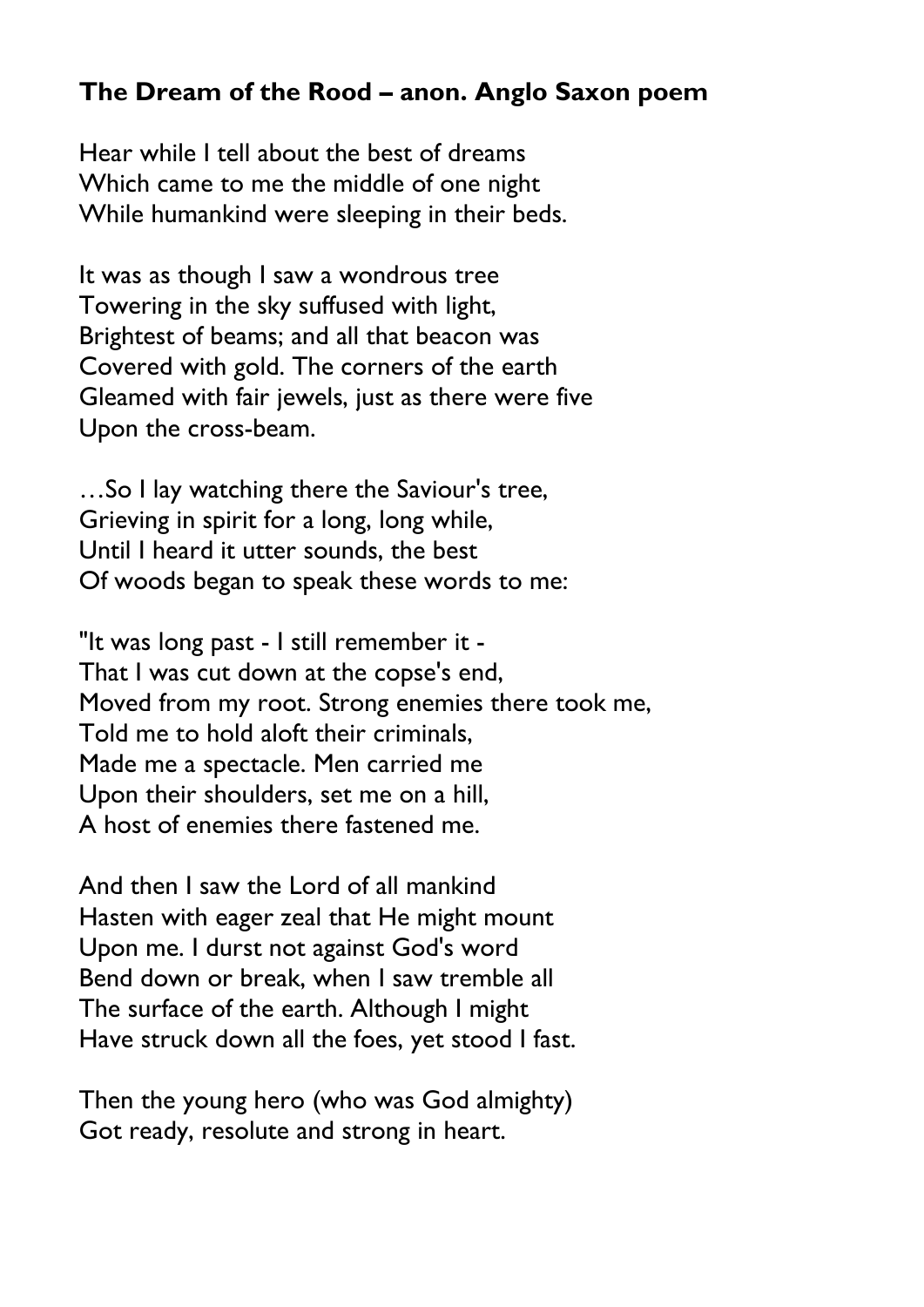He climbed onto the lofty gallows-tree, Bold in the sight of many watching men, When He intended to redeem mankind.

I trembled as the warrior embraced me. But still I dared not bend down to the earth, Fall to the ground. Upright I had to stand. A rood I was raised up; and I held high The noble King, the Lord of heaven above.

I dared not stoop. They pierced me with dark nails; The scars can still be clearly seen on me, The open wounds of malice. yet might I Not harm them. They reviled us both together. I was made wet all over with the blood Which poured out from his side, after He had Sent forth His spirit.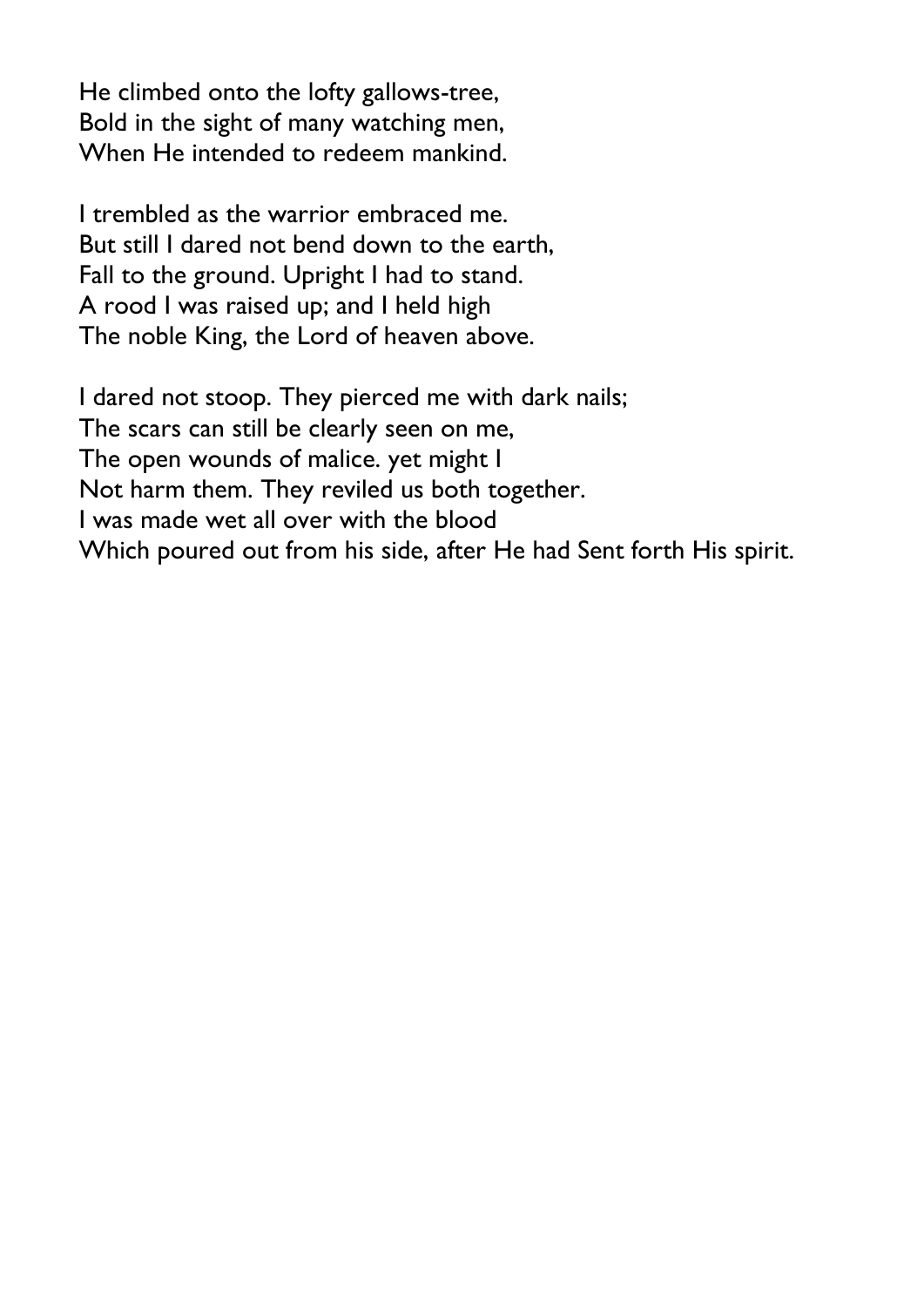## **God's Grandeur by** *G. M. Hopkins*

The world is charged with the grandeur of God. It will flame out, like shining from shook foil; It gathers to a greatness, like the ooze of oil Crushed. Why do men then now not reck his rod? Generations have trod, have trod, have trod; And all is seared with trade; bleared, smeared with toil; And wears man's smudge and shares man's smell: the soil Is bare now, nor can foot feel, being shod.

And for all this, nature is never spent; There lives the dearest freshness deep down things; And though the last lights off the black West went Oh, morning, at the brown brink eastward, springs – Because the Holy Ghost over the bent World broods with warm breast and with ah! bright wings.

#### Stations of the Cross – a short service

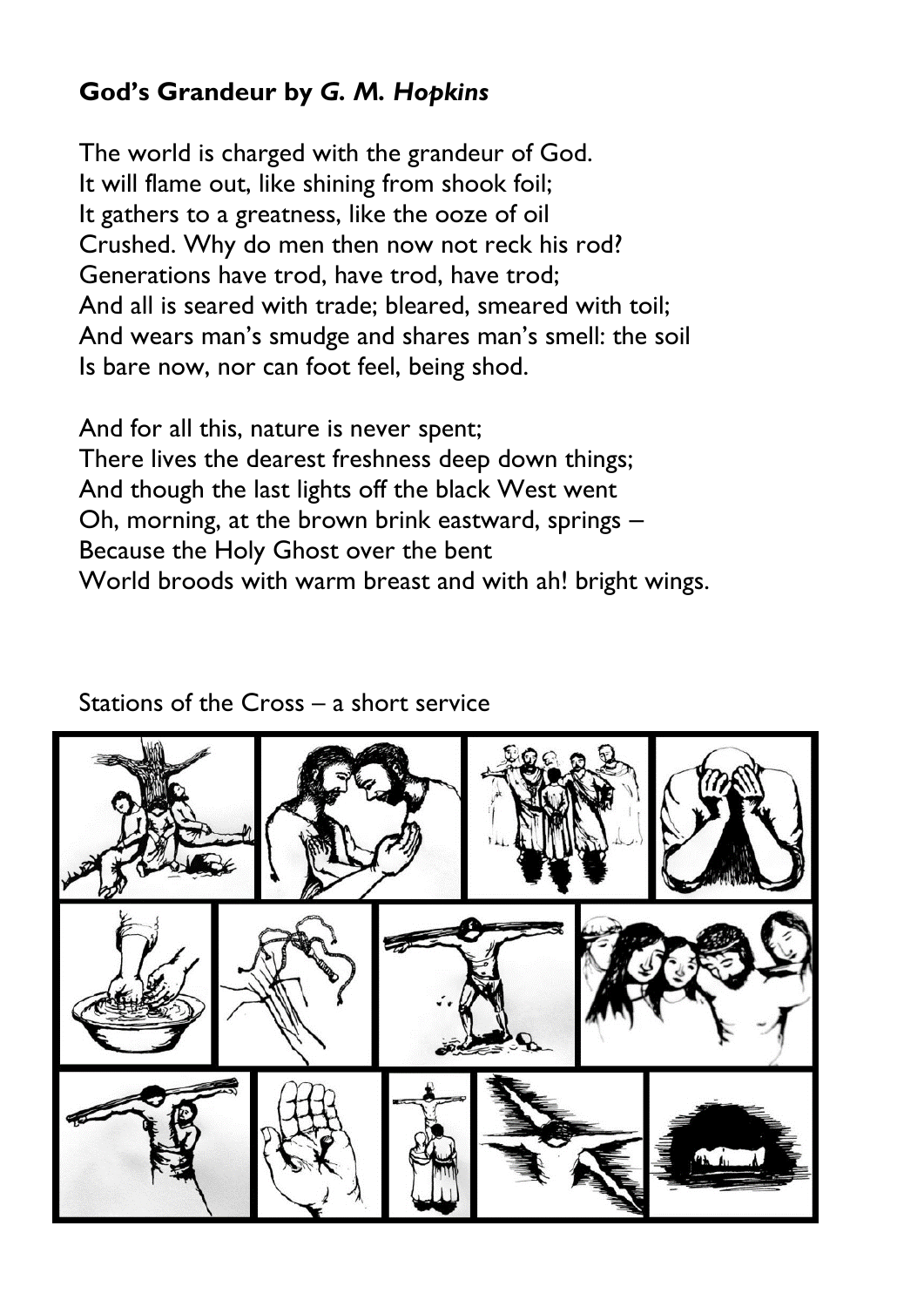# **1. First Station - Jesus is condemned to death.**

V. We adore Thee, O Christ, and we bless Thee.

# R. **Because by Thy holy Cross, Thou hast redeemed the world.**

We may have been condemned by others for no fault of ours. We may have been hurt. We may be unwanted and lonely in this world. We may be a burden for others. Let us give all those painful moments over to the Lord.

# **2. Second Station - Jesus carries the Cross.**

V. We adore Thee, O Christ, and we bless Thee.

# R. **Because by Thy holy Cross, Thou hast redeemed the world.**

Let us remember the times when he had to carry our cross in the form of sin, sickness, pain, worry, despair, loneliness, guilt, loss of loved ones, financial problems and so on. As Jesus bore the cross with patience, let us be patient with our cross and look forward towards greater glory.

# **3. Third Station - Jesus falls the first time.**

V. We adore Thee, O Christ, and we bless Thee.

# R. **Because by Thy holy Cross, Thou hast redeemed the world.**

Let us remember the first time when we gave into temptation and sinned. We fell into sin and moved away from God. Let us repent and ask Jesus for his forgiveness.

# **4. Fourth Station - Jesus meets his mother.**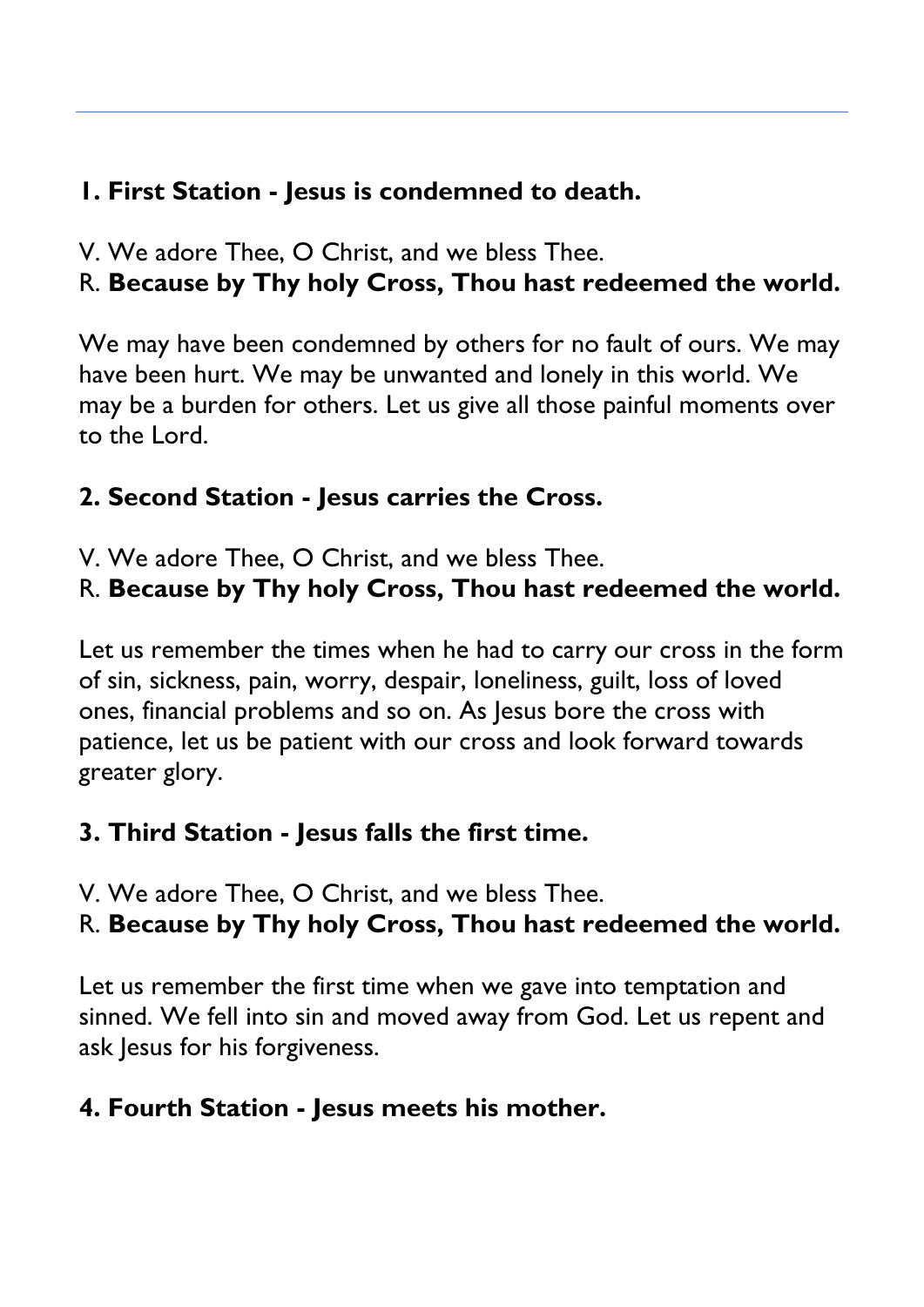V. We adore Thee, O Christ, and we bless Thee.

# R. **Because by Thy holy Cross, Thou hast redeemed the world.**

Let us remember our Heavenly Mother who gave birth to Jesus Christ and raised him on this earth. Let us believe in our Heavenly Mother"s powerful intercession. Mother Mary can intercede for us and obtain all graces we need in our lives. Let Mother Mary be our comfort and strength during this earthly journey.

# **5. Fifth Station - Simon of Cyrene helps Jesus to carry his cross.**

V. We adore Thee, O Christ, and we bless Thee.

# R. **Because by Thy holy Cross, Thou hast redeemed the world.**

When we were burdened with our cross, when the cross was too heavy for us to carry, Jesus would have sent someone into our lives to help us carry the cross. It may have been your spouse, your parents, your children, your friends or even a stranger. Jesus would never abandon us. Let us thank Jesus for all those people who gave us hope.

# **6. Sixth Station - Veronica wipes the face of Jesus.**

V. We adore Thee, O Christ, and we bless Thee.

# R. **Because by Thy holy Cross, Thou hast redeemed the world.**

Let us remember our family members and friends who were there with us, to comfort us during the most painful times of our life. Let us pray for them, for all the times they comforted us and brought back faith to our lives.

# **7. Seventh Station - Jesus falls for the second time.**

V. We adore Thee, O Christ, and we bless Thee.

# R. **Because by Thy holy Cross, Thou hast redeemed the world.**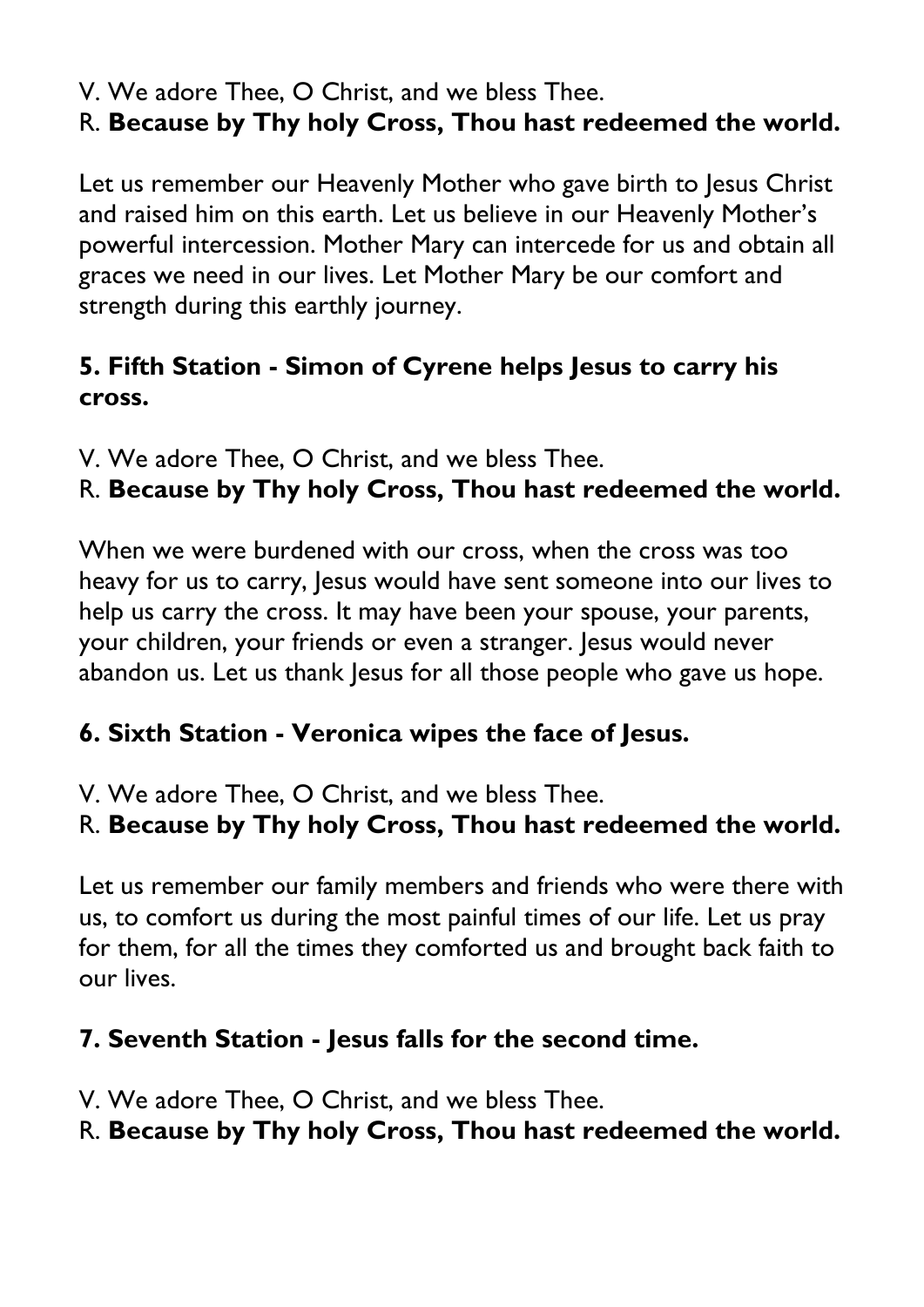We often feel sorry and repent for our sins. We again fall into temptation and then forget everything pretty soon. We go back to our sinful lives, falling into even more greater sins. Let us surrender our hearts to the Lord and be truly repentant and sorry. Let us strive not to keep committing the same sins over and over.

# **8. Eighth Station - Jesus meets the women of Jerusalem.**

V. We adore Thee, O Christ, and we bless Thee.

# R. **Because by Thy holy Cross, Thou hast redeemed the world.**

Let us be compassionate and merciful to the people around us. Let us open our eyes to the people suffering in this world. As Jesus comforted the women of Jerusalem, let us have mercy on those in distress. Let our hearts reach out to others and the people who yet don"t know Jesus.

# **9. Ninth Station - Jesus falls the third time.**

V. We adore Thee, O Christ, and we bless Thee.

# R. **Because by Thy holy Cross, Thou hast redeemed the world.**

Let us make our hearts strong and pray to lesus for strength to fight the temptations of Satan. Let us become closer to God during this Lenten Season, through Fasting, Prayer and Almsgiving.

# **10. Tenth Station - Jesus is stripped of his clothes.**

V. We adore Thee, O Christ, and we bless Thee.

R. **Because by Thy holy Cross, Thou hast redeemed the world.**

Surrender all those moments in your life which you wish had never ever happened and want to forget forever. It may have been a moment of great embarrassment or great shame. It may be a moment when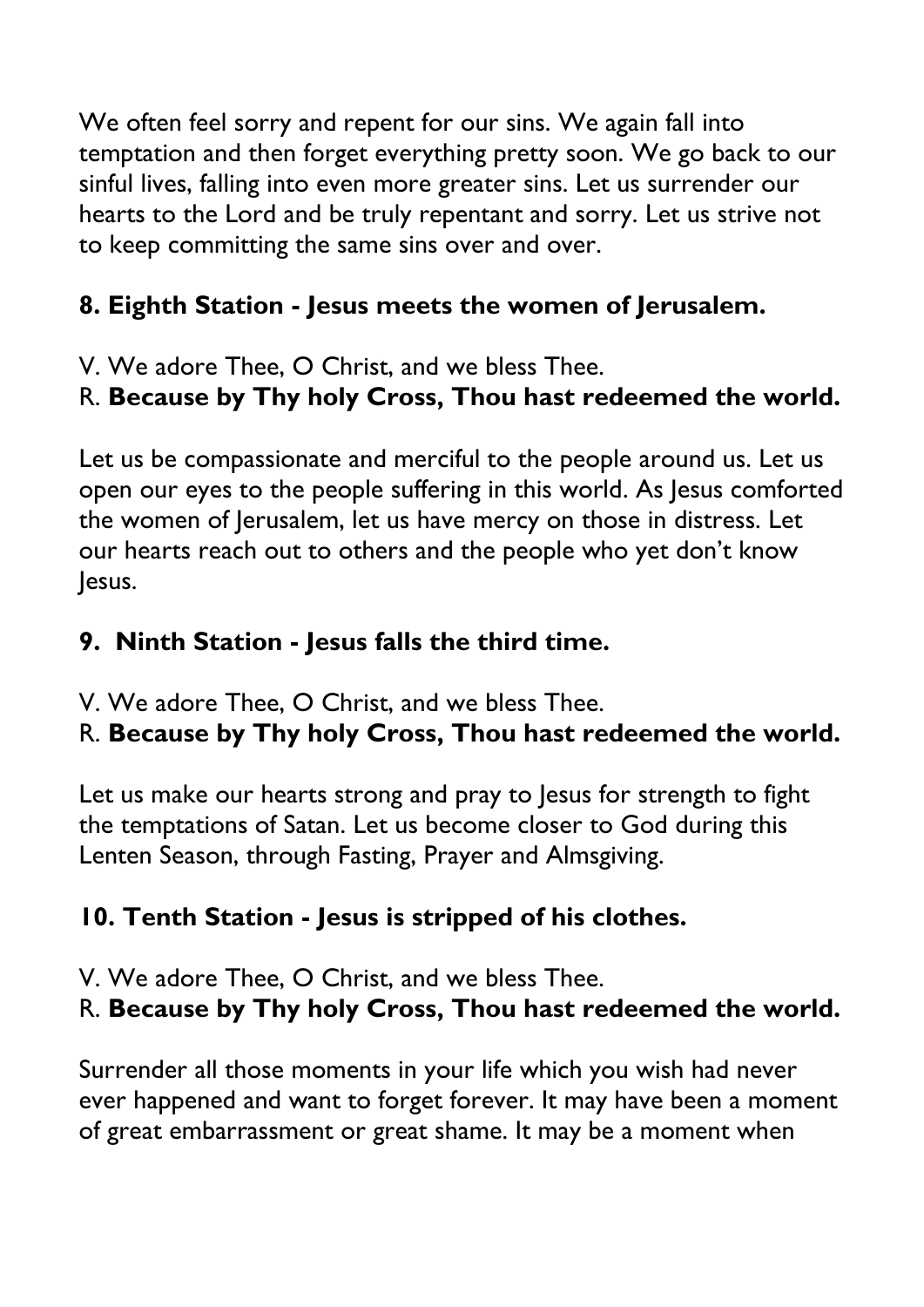somebody insulted you or hurt you deeply. When Jesus was stripped of his clothes, he was ashamed and hurt, but he bore everything for our sins. Let us invite Jesus to heal our wounds and surrender all painful moments of our lives to Him.

# **11. Eleventh Station - Jesus is nailed to the Cross.**

V. We adore Thee, O Christ, and we bless Thee.

# R. **Because by Thy holy Cross, Thou hast redeemed the world.**

Let us give up our sinful life. Let all our sins be nailed to the cross so that we can live a new life in Jesus. As Jesus endured unbearable pain while being nailed to the cross, let us bear our sorrows with patience and hold onto life.

# **12. Twelfth Station - Jesus dies on the Cross.**

V. We adore Thee, O Christ, and we bless Thee.

# R. **Because by Thy holy Cross, Thou hast redeemed the world.**

Let the sinful person in us die on the Cross along with Jesus. Let us place all our burdens at the foot of the cross.

# **13. Thirteenth Station - The body of Jesus is taken down from the Cross.**

V. We adore Thee, O Christ, and we bless Thee.

# R. **Because by Thy holy Cross, Thou hast redeemed the world.**

Jesus, you died for our sins and purchased for us the reward of eternal life. Let us always keep that in our minds and live this life with hope.

# **14. Fourteenth Station - Jesus is laid in the tomb.**

V. We adore Thee, O Christ, and we bless Thee.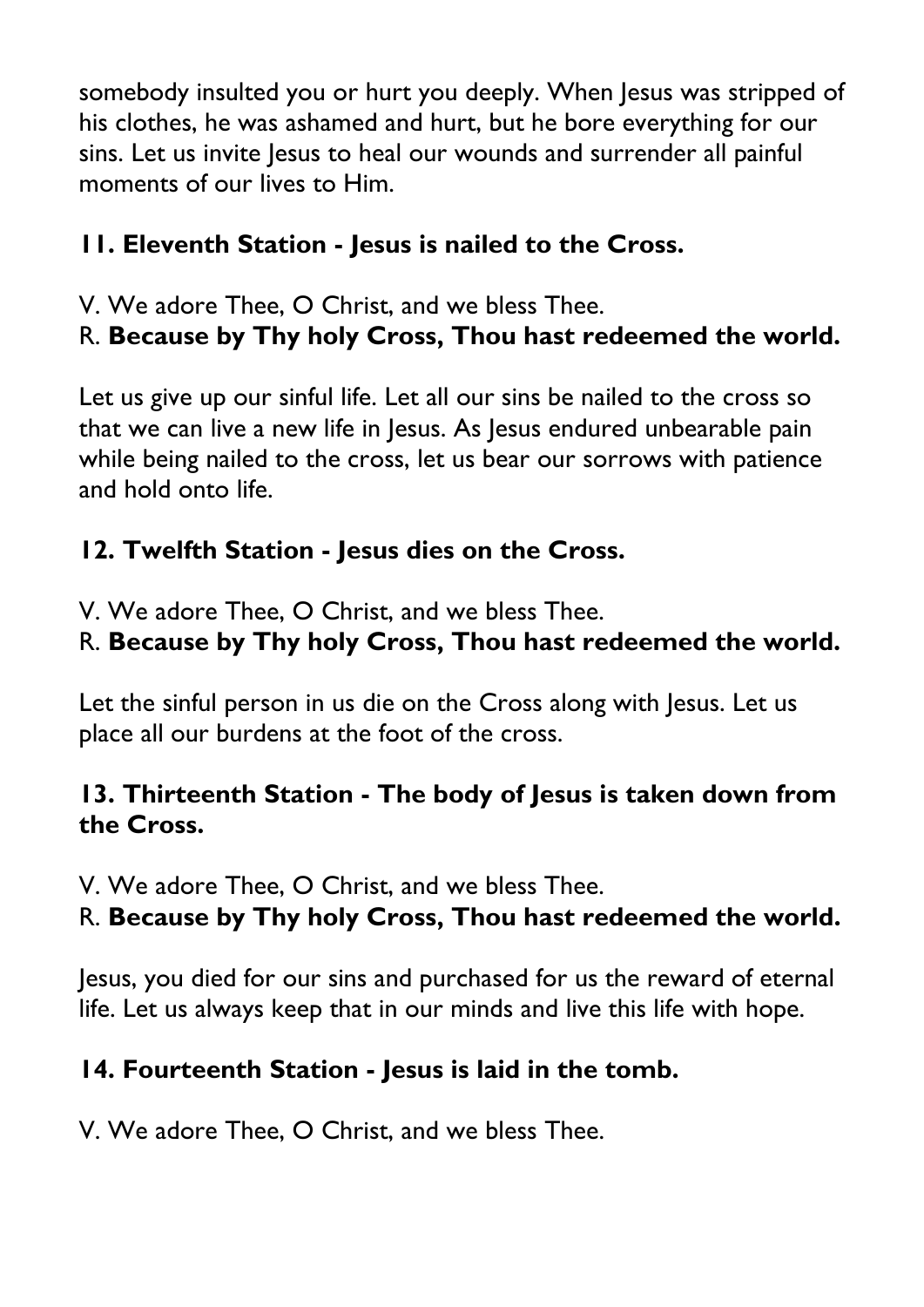## R. **Because by Thy holy Cross, Thou hast redeemed the world.**

Let us look forward to the Eternal Life that Jesus has offered us by giving his own life as ransom. Let us pray to Jesus for the grace of a peaceful end.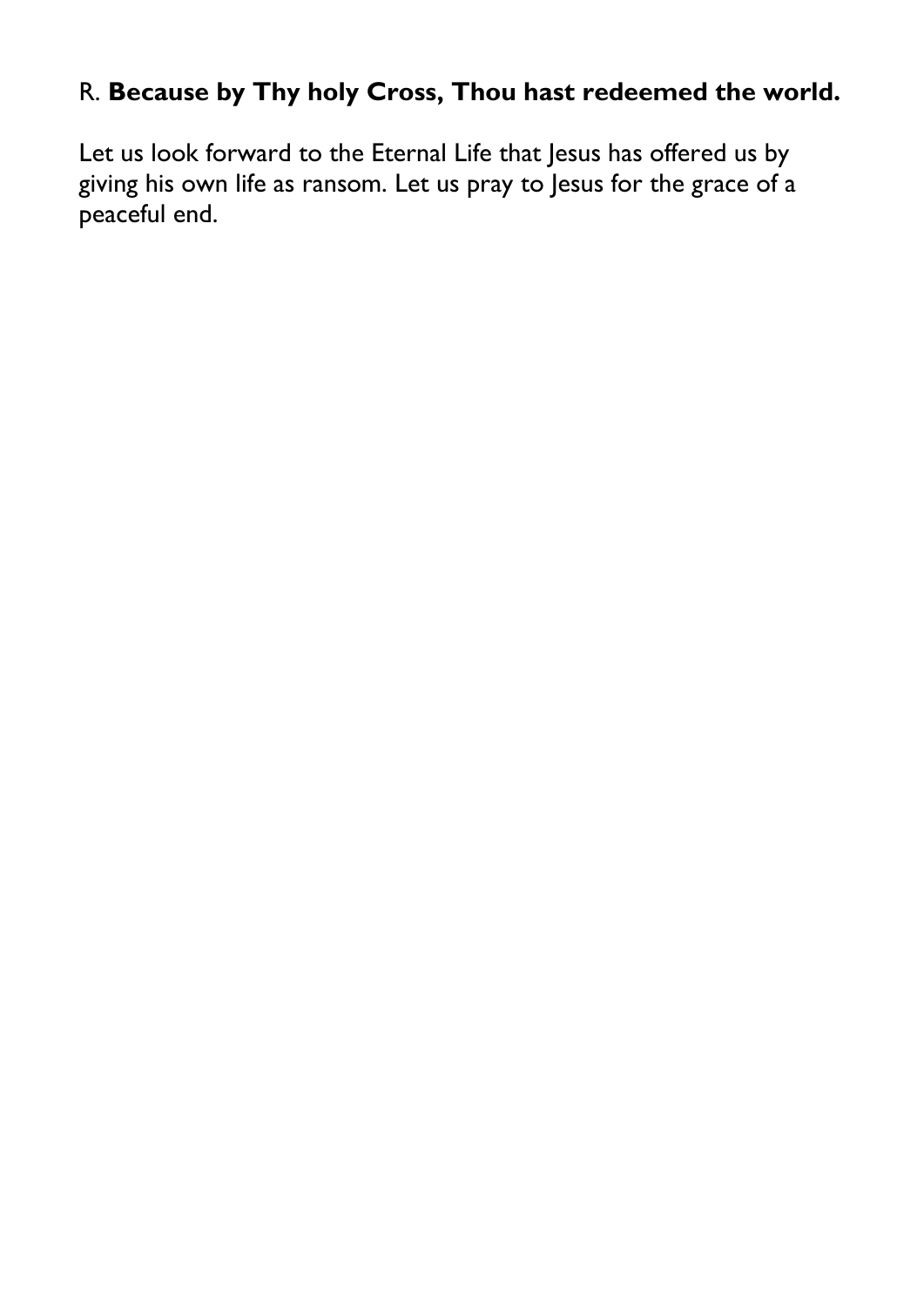## Hot Cross Bun Recipe



#### **Ingredients**

#### **For the buns**

- 500g strong white bread flour
- $\bullet$  /<sub>2</sub> tsp salt
- 2 heaped tsp mixed spice
- 50g caster sugar
- 50g butter, chopped into cubes
- 200g mixed dried fruit
- 7g sachet easy-blend dried yeast
- 200ml milk
- 2 eggs

#### **For the crosses & glaze**

- 3 tbsp plain flour
- honey or golden syrup, for brushing

# **Method**

# **STEP 1**

Tip the flour into a bowl and stir in the salt, mixed spice and sugar.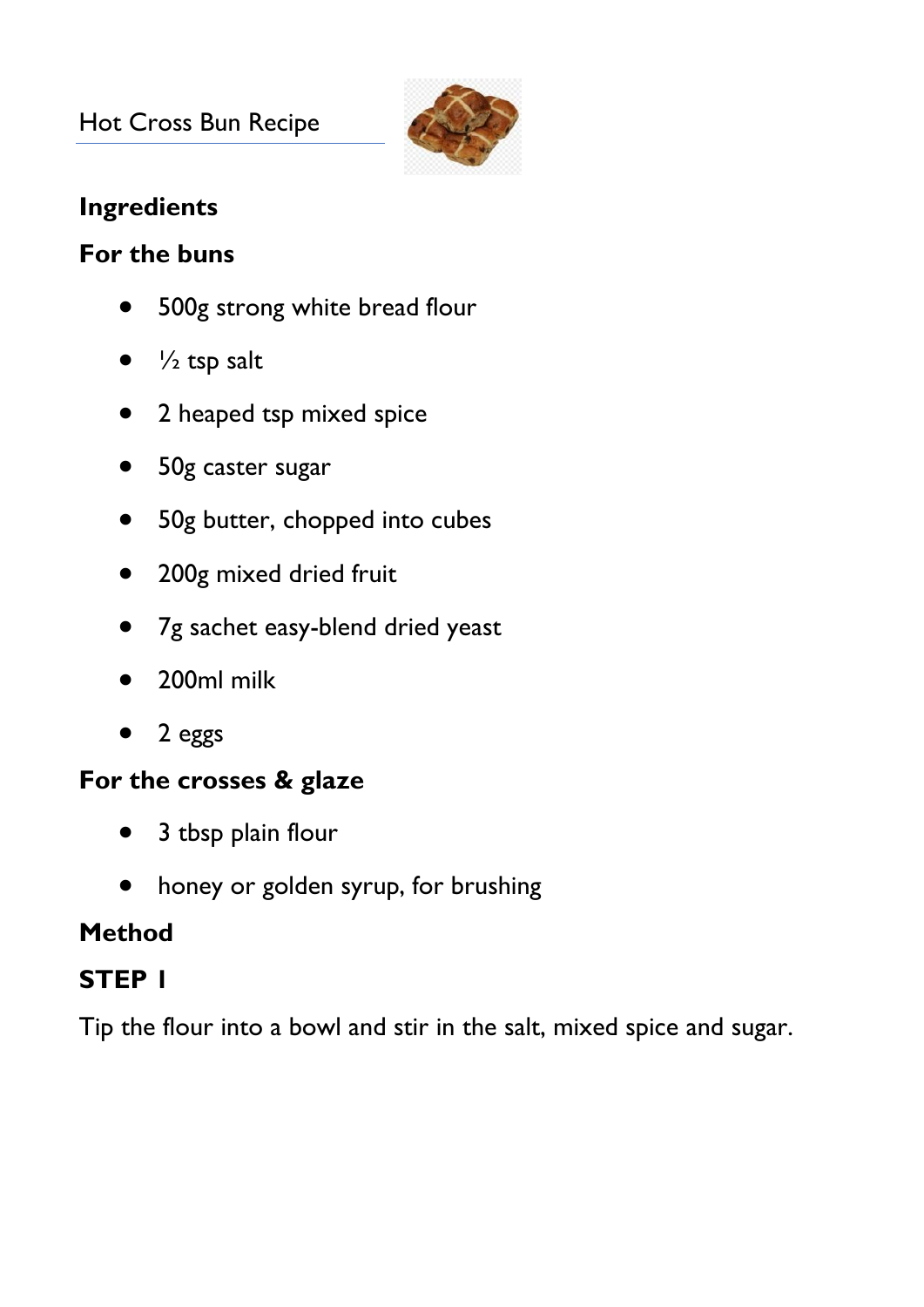# **STEP 2**

Rub in the butter with your fingertips. Stir in the dried fruit, then sprinkle over the yeast and stir in. Gently warm the milk so it is hot, but still cool enough to put your finger in for a couple of seconds. Beat with the eggs, then pour into the dried ingredients.

# **STEP 3**

Using a blunt knife, mix the ingredients to a moist dough, then leave to soak for 5 mins. Take out of the bowl and cut the dough into 8 equal pieces.

# **STEP 4**

Shape the dough into buns on a floured surface. Space apart on a baking sheet, cover loosely with cling film, then leave in a warm place until half again in size. This will take 45 mins-1 hr 15 mins, depending on how warm the room is.

# **STEP 5**

When the buns are risen, heat oven to 220C/fan 200C/gas 7. Mix the flour with 2 tbsp water to make a paste. Pour into a plastic food bag and make a nick in one of the corners. Pipe crosses on top of each bun.

# **STEP 6**

Bake for 12-15 mins until risen and golden. Trim the excess cross mixture from the buns , then brush all over with honey or golden syrup. The buns will keep fresh for a day. After that they are best toasted and served with butter.

**Bishop Michael writes:** 

Holy Week and Easter will be celebrated in conditions which it is simply not possible to predict at the time of writing. In the week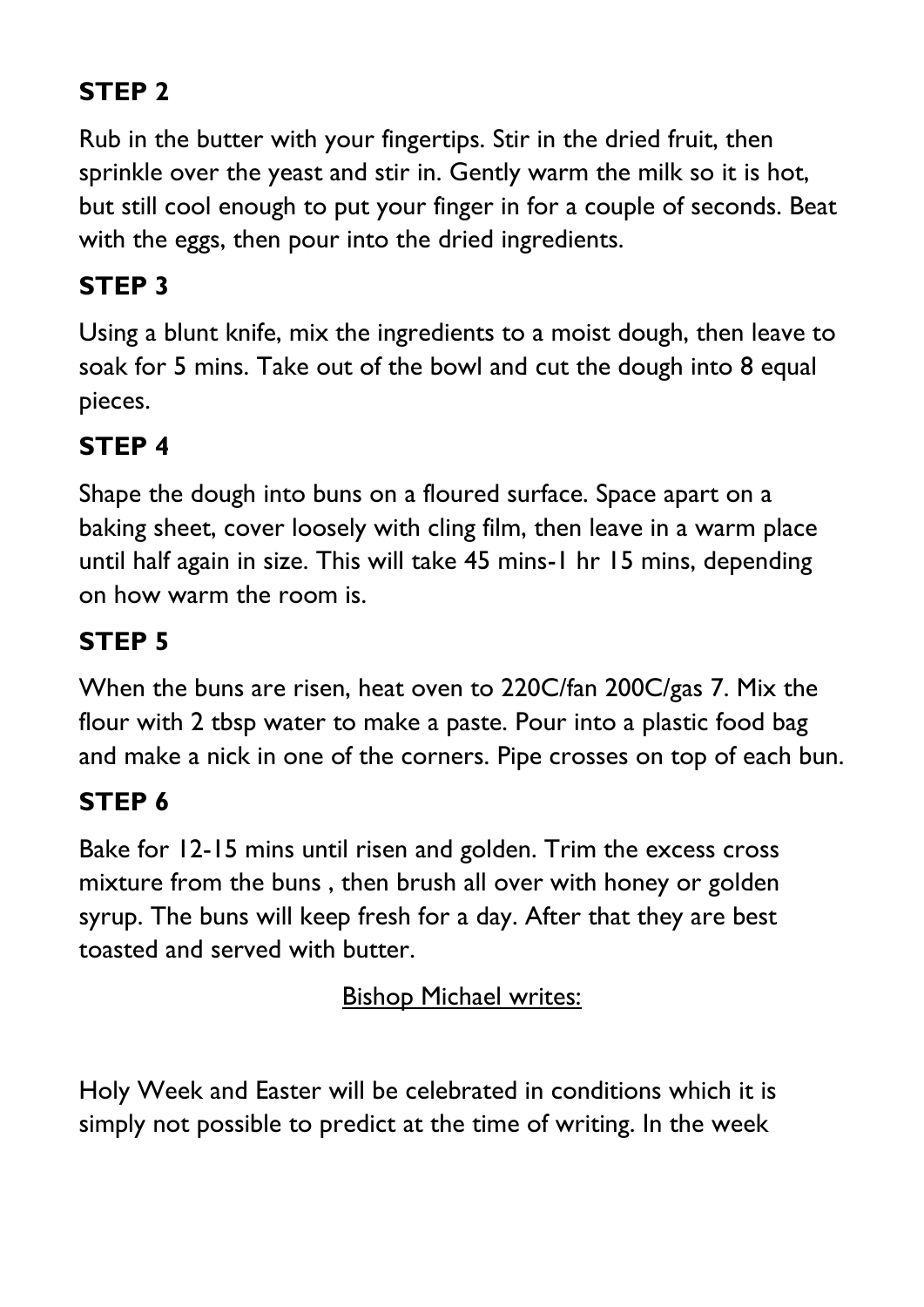before Palm Sunday, Tuesday 23rd March will mark the first anniversary of the initial lockdown, and that will surely be a time for looking back to acknowledge and lament all that has been lost over the year. We will then turn, in our journey through Holy Week, to the Easter joy which is given us precisely at the darkest of times. Whether in physically gathered worship, in online communities, or through other ways of keeping in touch, Easter this year should be a point at which we are able to give a message of hope to our communities, which need that so much. In preparation for Easter, I am inviting you all this year to join me online on Maundy Thursday, 1st April at 11am, for a celebration broadcast from our Cathedral. In that service (which this year will not be a Eucharist), I will invite you to renew your ordination vows and commitment to ministry, and we will bless and consecrate for the coming year the oils of healing, of catechumens and of chrism.

#### **Other Sources for Prayer and Worship**

#### **BROADCAST AND PHONE RESOURCES**

**Daily Hope -** Free 24/7 telephone line for hymns and prayers **0800 804 8044** updated for the seasons.

#### **Television programmes**

"Songs of Praise" - Sundays at 1.15pm on BBC 1

#### **Radio programmes (and through the BBC website) 'Prayer for the Day'**- daily at 5.43am on Radio 4

**'Sunday Worship '**Sundays at 8.10am on Radio 4

**'Daily Service'** Monday to Friday at 9.45am on Radio 4 Longwave and DAB

**'Choral Evensong'** Wednesdays at 3.30pm and the same service is repeated Sundays at 3pm on Radio 3